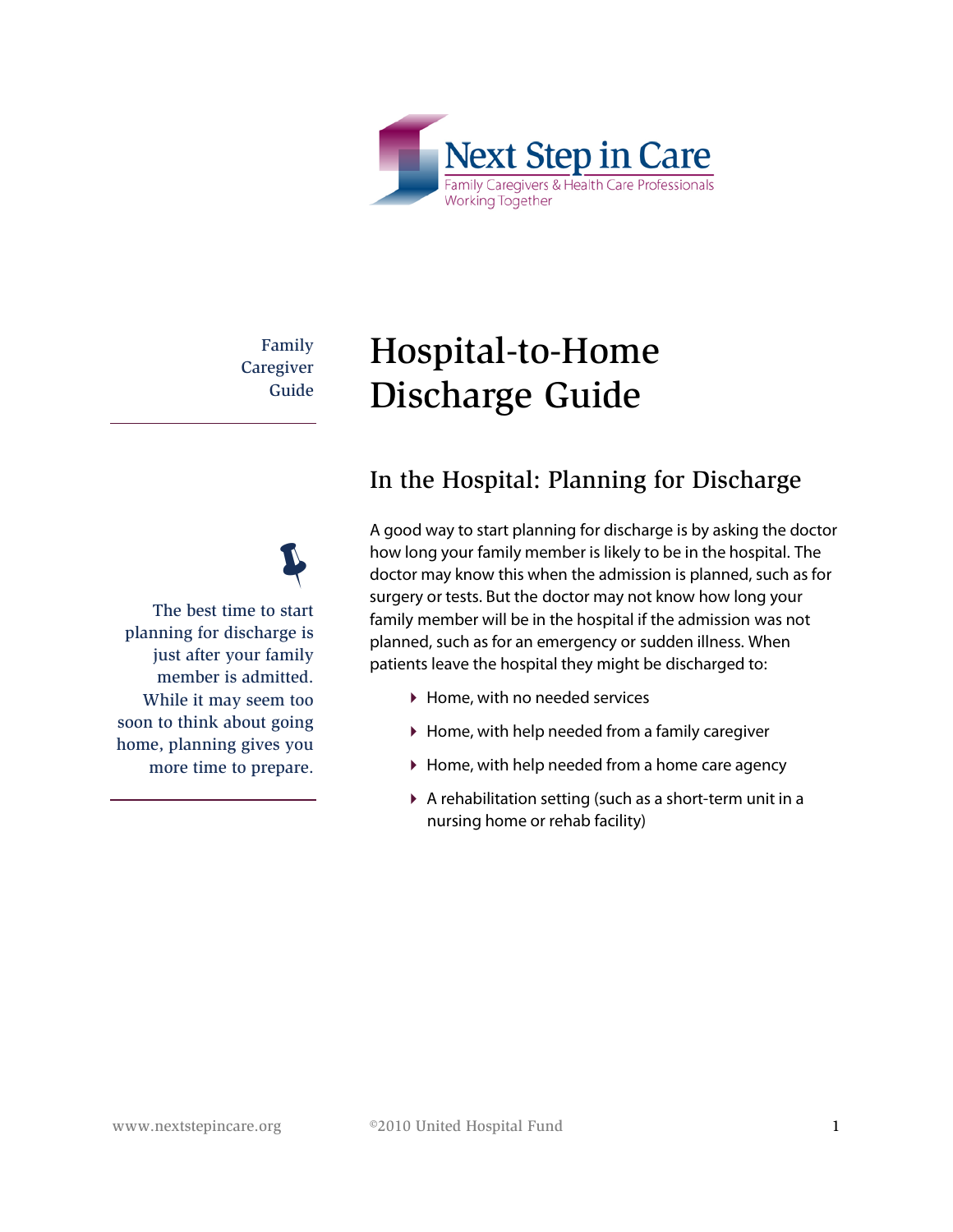

#### Know Who Is on the Discharge Team

Many people help plan a hospital discharge, and they are often referred to as a "team." The team members include:

- $\triangleright$  **A doctor.** He or she authorizes (approves) the hospital discharge.
- A nurse or social worker. This person coordinates the discharge, making sure that everything happens when it should. He or she also takes care of many details about hospital discharge.
- ▶ You, the family caregiver. You likely are the one who knows your family member best.

#### Tell the nurse or social worker that you are the family caregiver. Meet with this person as soon as you can to talk about discharge. This is a good time to discuss:

- $\blacktriangleright$  How much time you can devote to being a family caregiver
- Whether you will provide all or some of the needed care
- Whether you can continue to work at your job or must take time off
- Whether you have any health problems or other limitations, such as not being able to lift heavy weights
- Whether you have other commitments, such as caring for young children
- All your other questions and concerns about being a family caregiver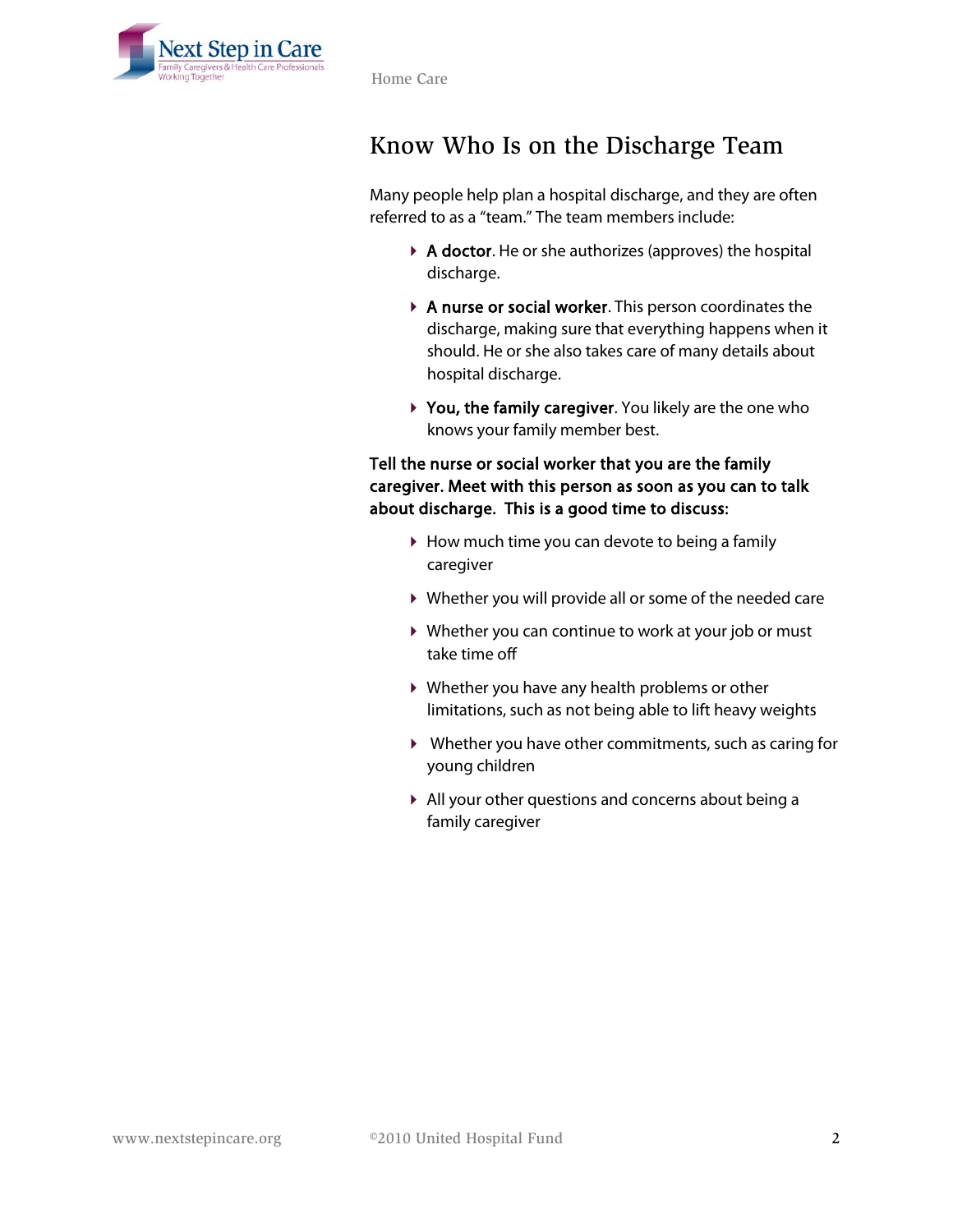



Your family member should not leave the rehab facility until there is a safe and adequate discharge plan. This means that the plan meets your family member's needs and that you can do what's expected of you.

## Help Decide about Discharge

You may feel pressure from the hospital team to take your family member home. Your family member might also pressure you to go home as soon as possible. Being home might be better for everyone involved. But it needs to make sense for both your family member and you. This means that the home to which your family member will be discharged is safe, has a telephone, and does not need a lot of repair. It also means thinking about how to pay for care and balance caregiving with your other commitments.

This is a lot to think about. You may need time to figure out how to manage it all. Tell the team if you are not ready or able to care for your family member after discharge. They will try to help you solve the problem(s).

# Appeal a Hospital Discharge Decision (if needed)

Sometimes the hospital makes a discharge plan you do not want, agree with, or feel is safe. You have the right to appeal (ask for another review) this decision. By law, the hospital must let you know how to appeal and explain what will happen. Make sure the hospital provides you with contact information for the local Quality Improvement Organization (QIO) that reviews such appeals. You can find a list of

QIOs by state at http://giosynergy.org/default.aspx?ID=gios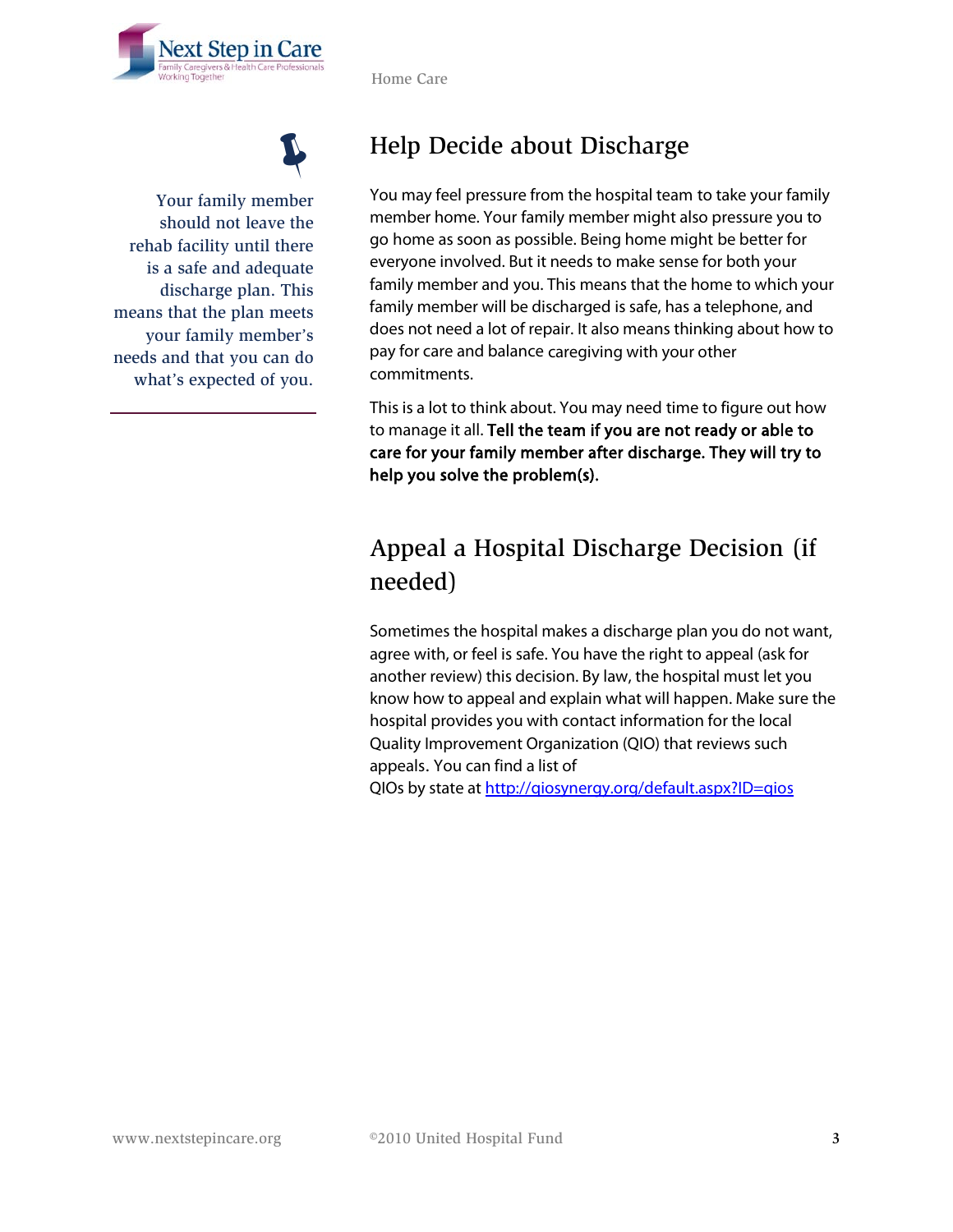

Home Care

# Next Step: Getting Ready to Go Home

There is a lot to think about as you get ready for your family member's transition from hospital to home. Here are some important issues to keep in mind:

#### Equipment and Supplies

Make sure to get all the needed equipment and supplies. Find out what the hospital or home care agency provides and what you must get. Here are some good questions to ask:

- Does my family member need a hospital bed, shower chair, commode, oxygen supply, or other equipment? If so, where do I get these items?
- What supplies do I need? This may be diapers, disposable gloves, and skin care items.
- Do I get these from the hospital or a home care agency, or will I need to buy them?
- Where can I find these supplies if I have to buy them?
- Will my family member's insurance pay for them?

#### Home Space

Your family member's home should be comfortable and safe, and a good place for care. Ask the hospital team if you need to do anything special to get ready. This might be to:

- Make room for a hospital bed or other large equipment.
- Move out items that can cause falls such as area rugs and electric cords.
- Arrange a safe place to store medications.
- ▶ Create a place to sit near your family member.
- $\blacktriangleright$  Have a place for important information, such as a bulletin board, notebook, or a drawer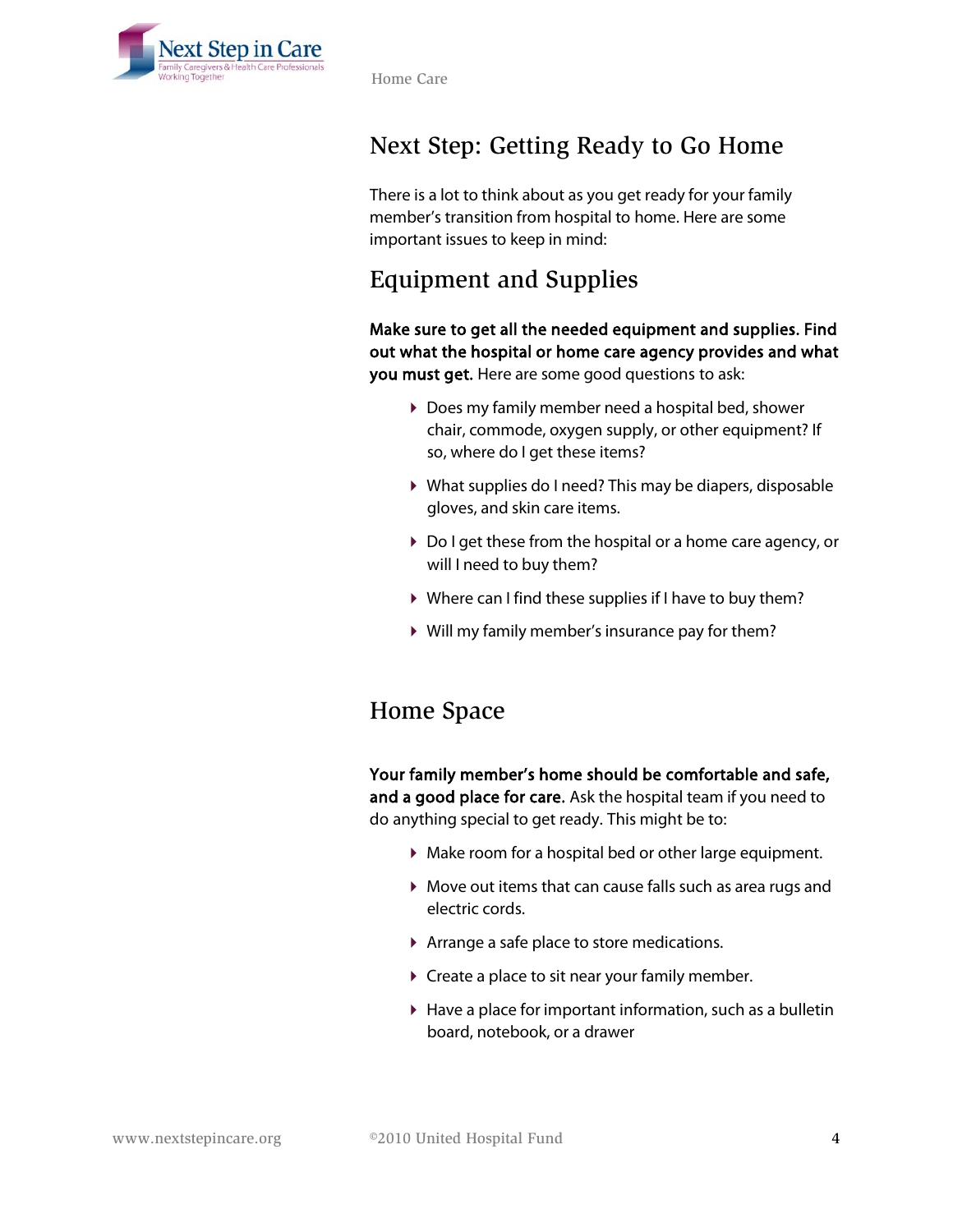

Home Care

#### Health Care Tasks

You will likely do certain tasks as part of giving care. It is important that you know how to do these safely. Try to learn as much as you can while your family member is still in the hospital. You can do this by watching hospital staff as they do these tasks and asking them to watch as you try these tasks yourself.

Sometimes, hospital staff will not teach these tasks until the day of discharge. This may not be a good time to learn if you feel rushed or overwhelmed. Learn what you can, and ask who to call if you have questions at home.

You might be told to call someone from the hospital, a home care nurse, or other health care professional.

Speak up if you are afraid of doing certain tasks (such as wound care) or cannot help with personal hygiene (like helping your family member take a shower or go to the bathroom). Some caregivers are okay with changing their family member's diapers while others feel very uncomfortable about doing this task. Think about your own feelings as well as your family member's. The hospital team needs to know what tasks you can and cannot do so they can plan for any needed help.

Special Foods

Ask the hospital team if there are certain foods your family member can or cannot eat. This might include specific foods such as milk or meat, or general types of food, such as very soft food or liquids. If your family member needs any special foods, try to buy them before discharge when it is easier to shop.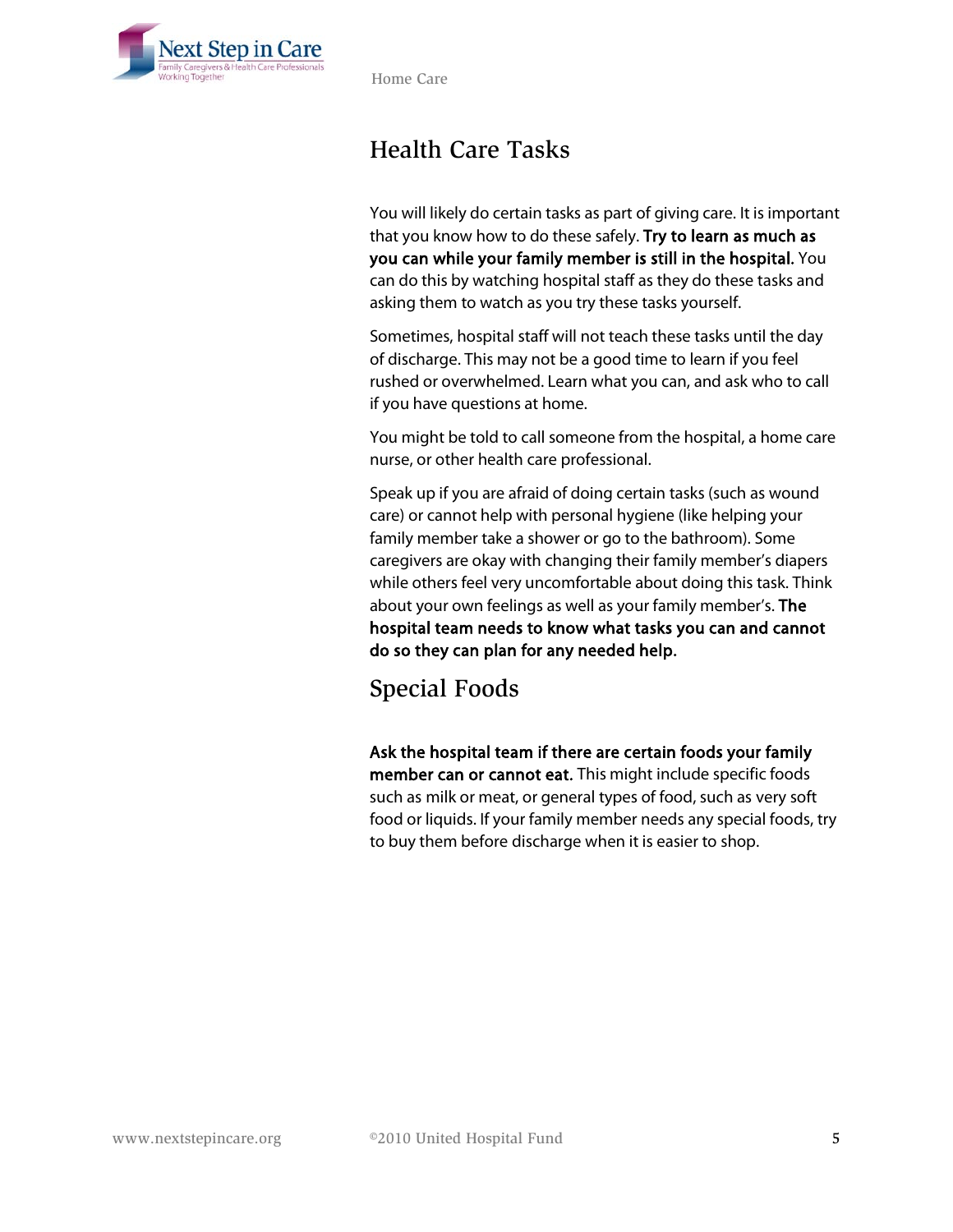

#### Medication

One of your jobs as a caregiver may be "medication management" — making sure your family member takes the right medication, at the right time, and in the right amount. Here are some questions to ask that can help you do this job well:

- What new medications will my family member take?
- For all new medications, how long should he or she take them?
- Should this medication be taken with meals? At certain times each day?
- ▶ Does the medication have any side effects?
- ▶ Can it be taken with other medications?
- If Is this new medication listed in the *Medication* Management Form, along with my family member's other prescriptions, over-the-counter medications, vitamins, and herbal supplements?
- ▶ Do I get this medication from my pharmacy or the hospital?
- Will my family member's insurance pay for these medications? If not, are there other medications that work just as well and cost less?

A Medication Management Guide and a form that can help you organize your family member's medication information, are available on [www.nextstepincare.org.](http://nextstepincare.org/left_top_menu/Caregiver_Home/Medication_Management_Guide/)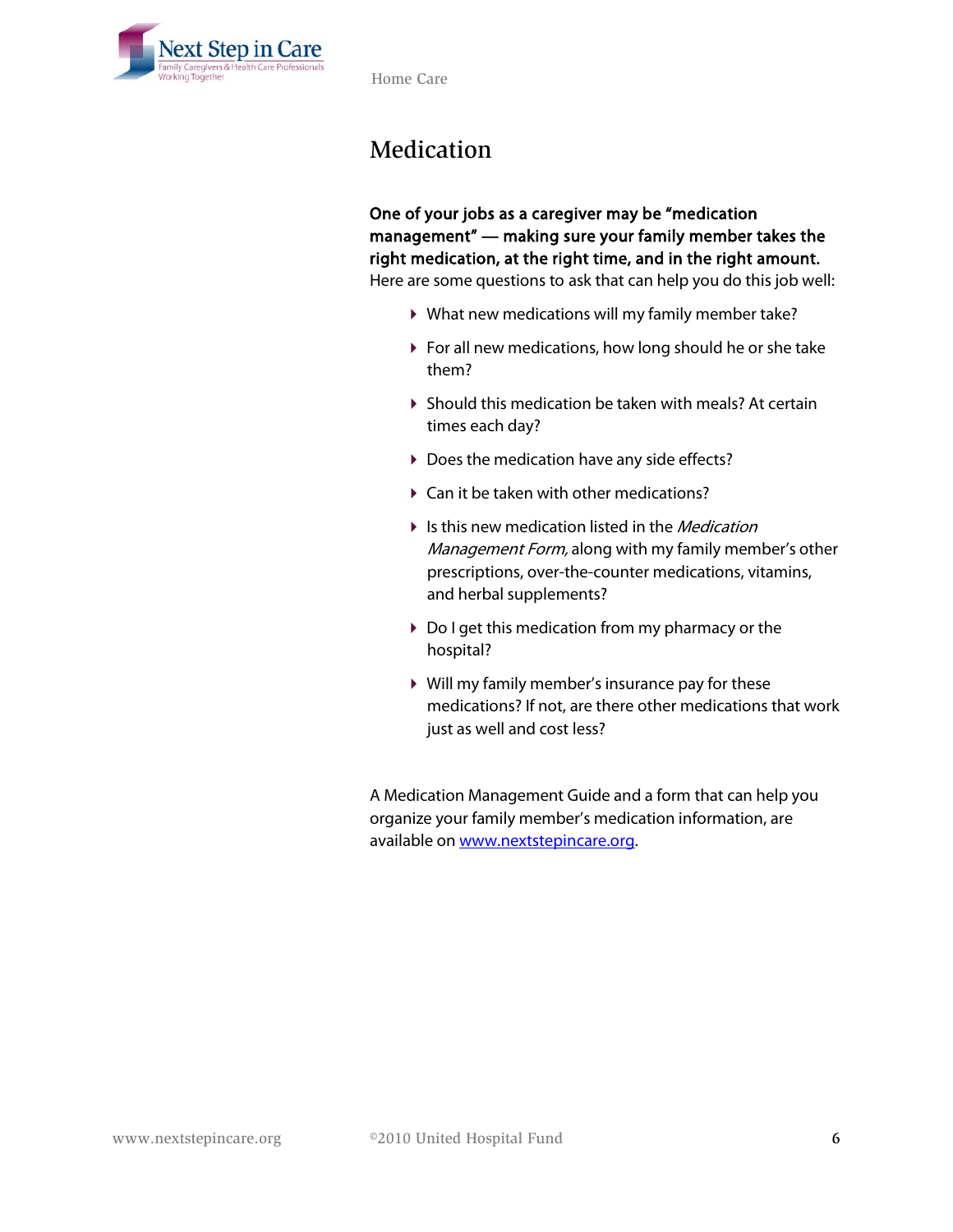

Home Care

# At Home: Giving Care

#### Know Who to Call and What to Do

You may have a lot of questions during the first few days at home. Make sure you have phone numbers for people on the hospital team, as well as any home care agency involved with your family member's care.

Make sure you know what to do for your family member's care. This includes knowing:

- $\blacktriangleright$  Are there any symptoms that you must report right away, such as fever, intense pain, or shortness of breath? If you notice these symptoms, who do you call, and what should you do?
- Are there limits or restrictions on what your family member can do? For example, your family member might not be able to take a bath, lift heavy things, or walk up or down stairs.
- $\triangleright$  Is it safe to leave your family member alone? If not, what should you do, for instance, when you need to go work?

#### Arrange for Follow-Up Care

Your family member may have one or more new health care professionals once he or she is home. Even if no new health care professionals are involved, your family member should have a follow-up visit with his or her doctor.

Here are some questions you can ask about follow-up care before leaving the hospital:

- What health professionals does my family member need to see?
- ▶ Who should I call to make these appointments?
- Where will the appointments be? In an office, at home, or somewhere else?
- What should I do if I cannot get an appointment within a certain time?
- How will my family member's doctor learn what happened in the hospital?



You should find out about local resources. Many communities have resources that can help you and your family member, such as: Help with transportation or financial assistance, and friendly volunteer visits for your family member, counseling, support groups, and respite care (time away from caregiving) for family caregivers.